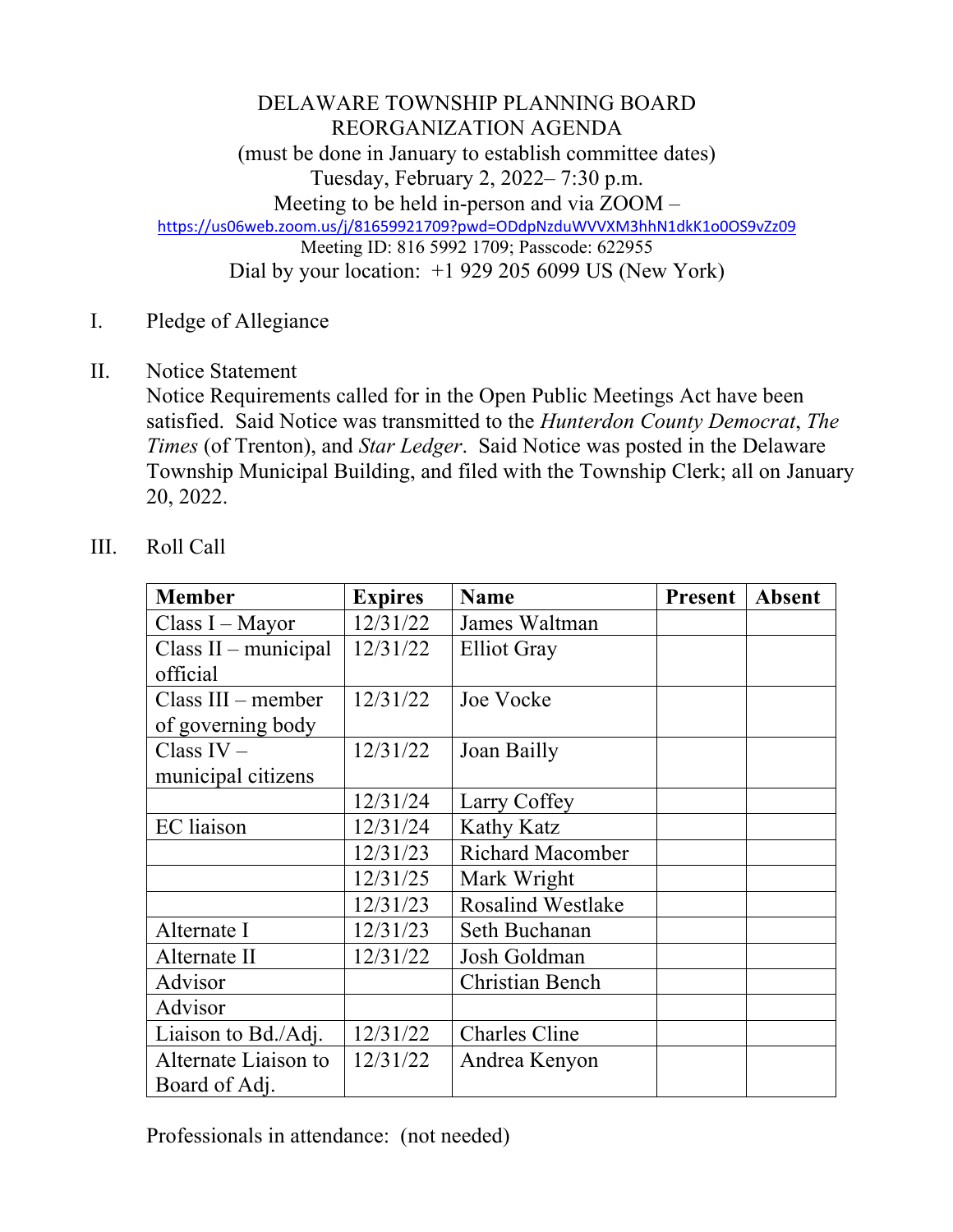- IV. Reorganization Chairperson Vice Chairperson Secretary Vice-Secretary Liaison to Environmental Commission (member of both PB and EC) Resolution #01-202 – Annual Meeting Notice Resolution #02-202 – Professional Services Under \$17,500 Changes to committees  $-$  if needed  $-$  during committee discussions
- V. Minutes: December 7, 2021
- VI. Bill List, as follows
- VII. Correspondence: Old Business a. Memorialization(s), none
- VIII. Correspondence: New Business
	- b. Application(s) none
	- c. 2020 budget, attached document
	- d. NJPO membership, with ZBA, \$185.00 (each Board)
- IX. Committee Reports:

(Review membership of Committees during Committee Reports)

Subdivision and Site Plan Review Committee –*Bailly*; Ag Advisory Committee – *Coffey*; Open Space Committee – *Coffey*; Master Plan Committee – *Westlake*; Ordinance Review Committee – *Coffey*; Quarry Compliance Committee – *Bond;* Stormwater Management Committee – *Gray, as needed*

Liaison Reports: Board of Adjustment – *Cline*; Environmental Commission – *Katz*; Historic Advisory Committee –*Vocke*; Shade Tree Commission - *Coffey*

- X. Meeting open to Public for comments and questions
- XI. Meeting open to Board Members for comments and questions
- XII. Next meeting:
- XIII. Adjournment